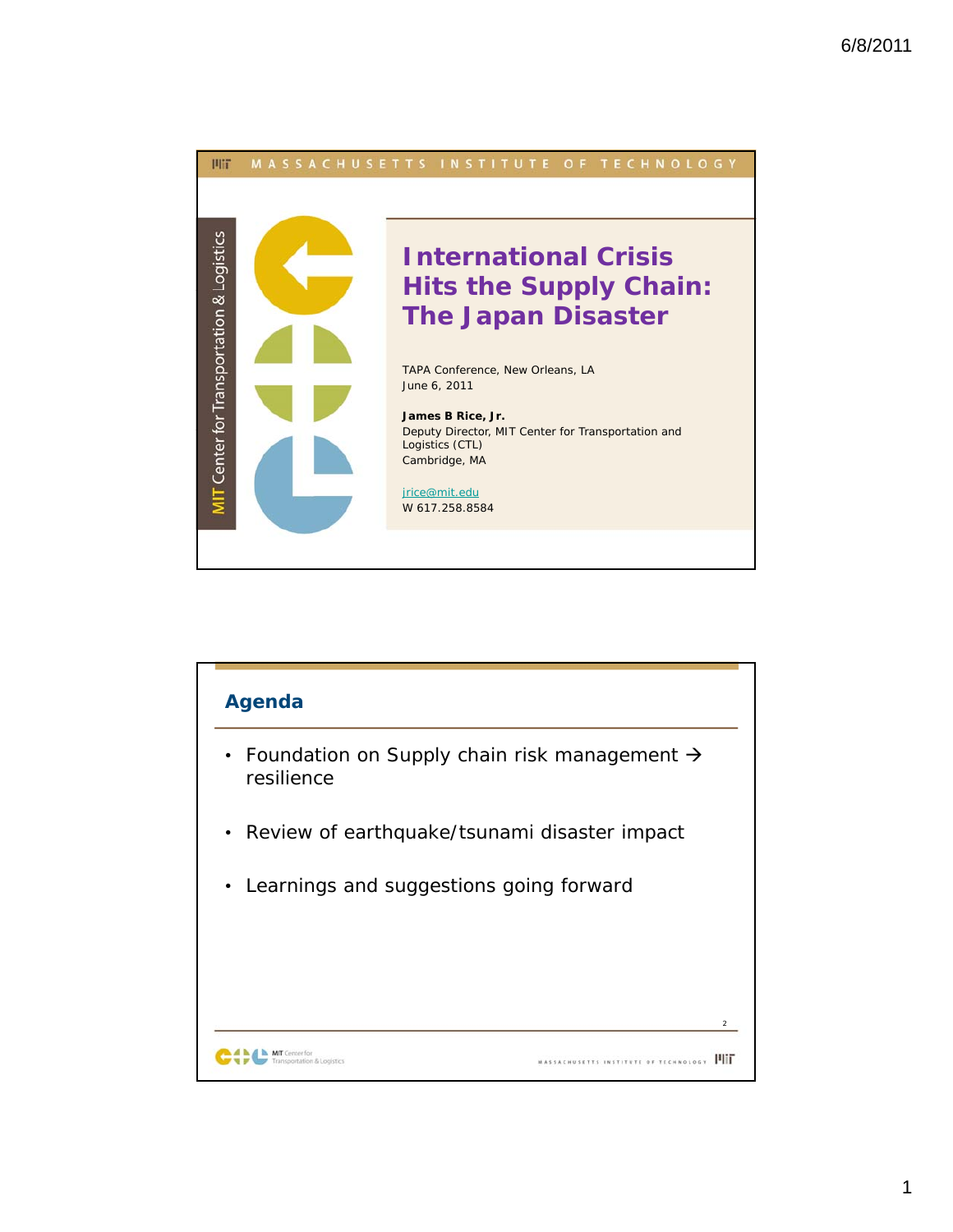

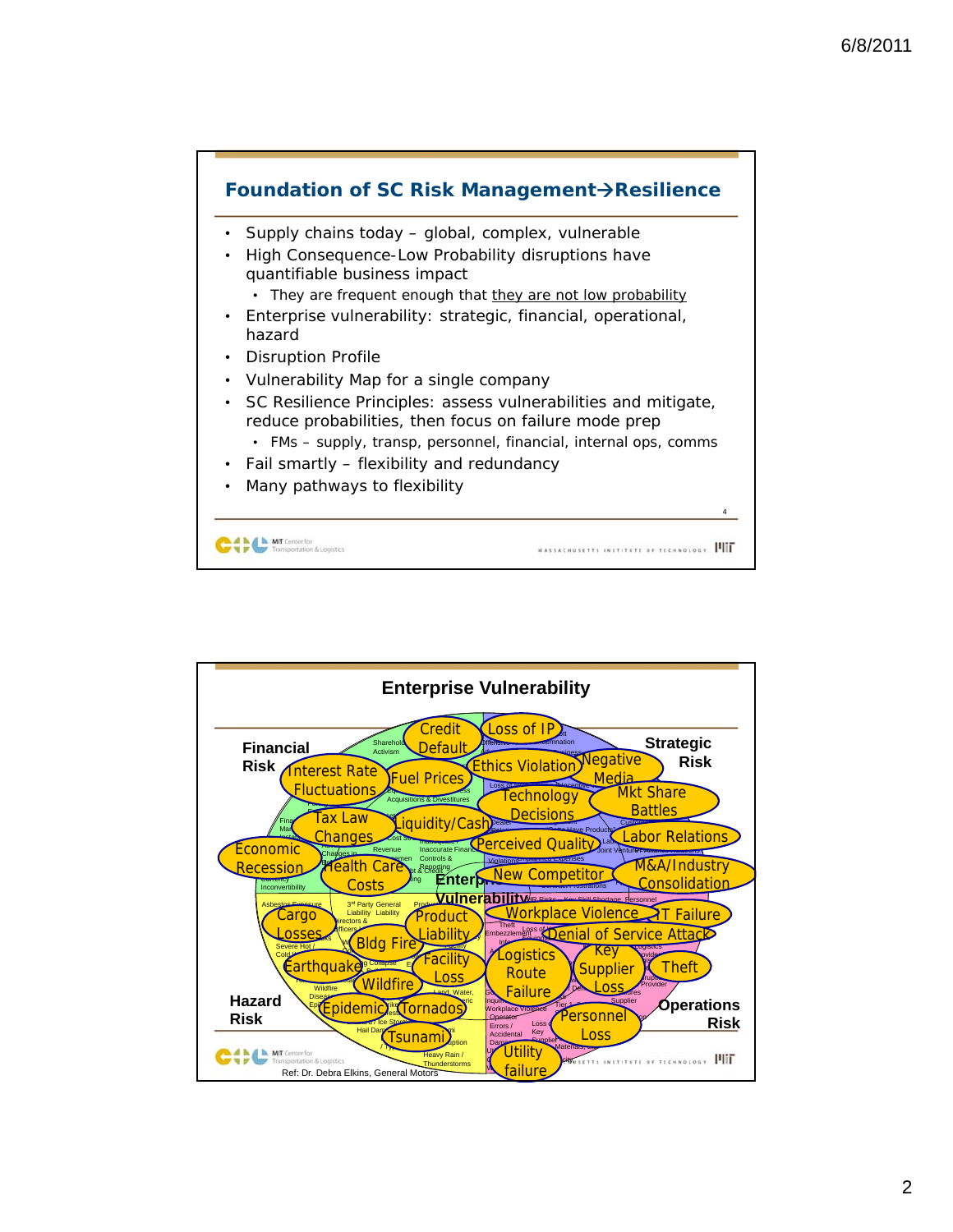

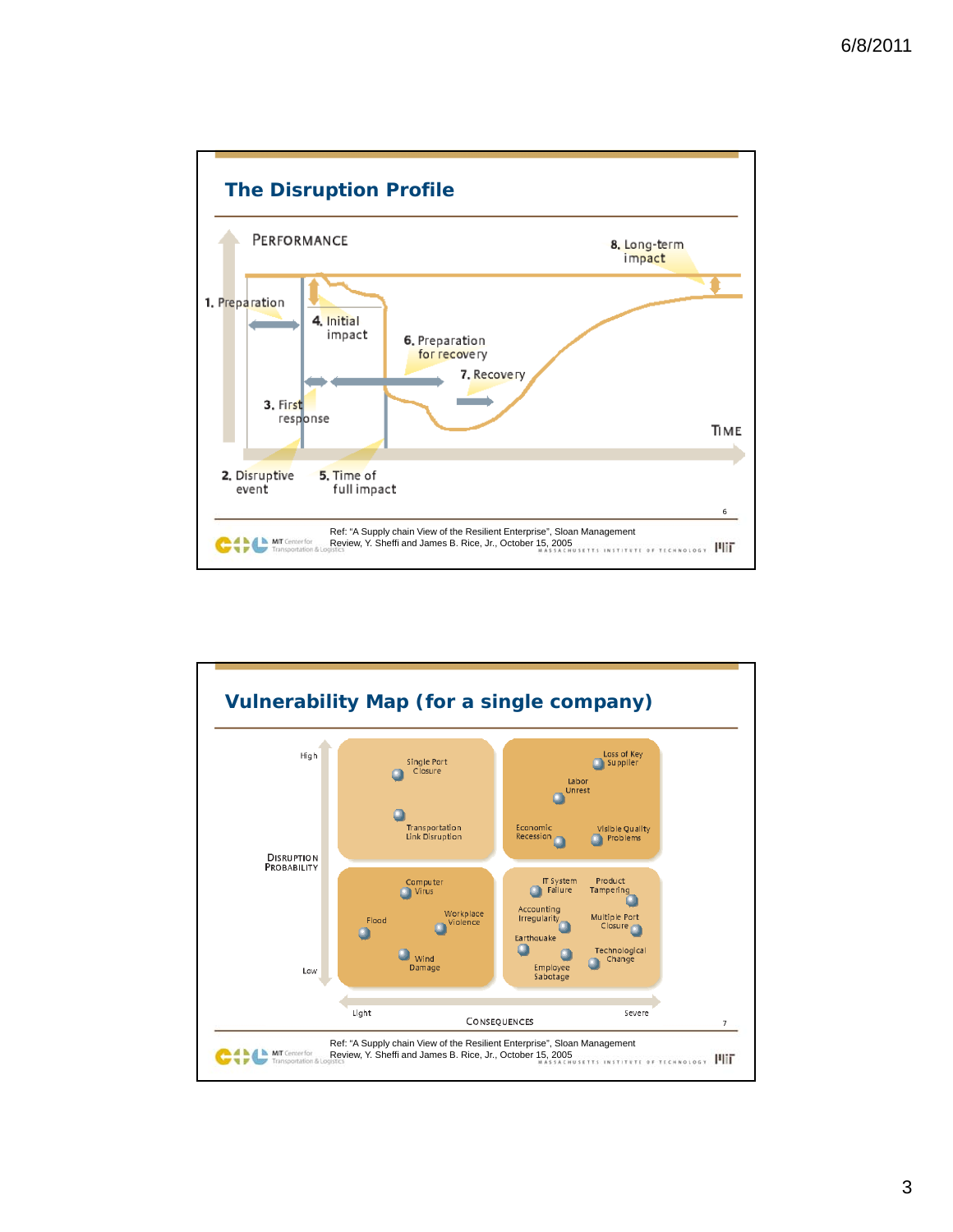

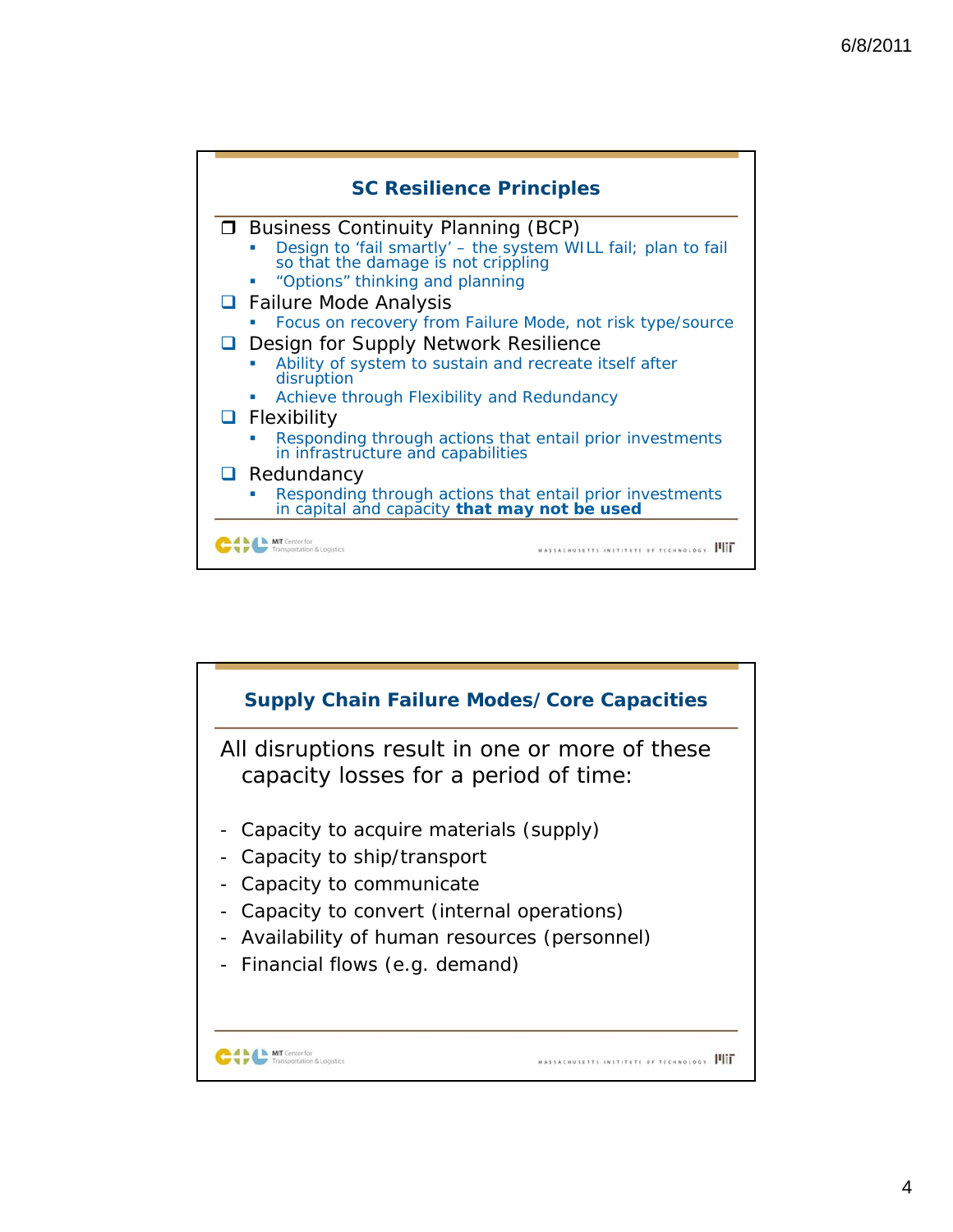

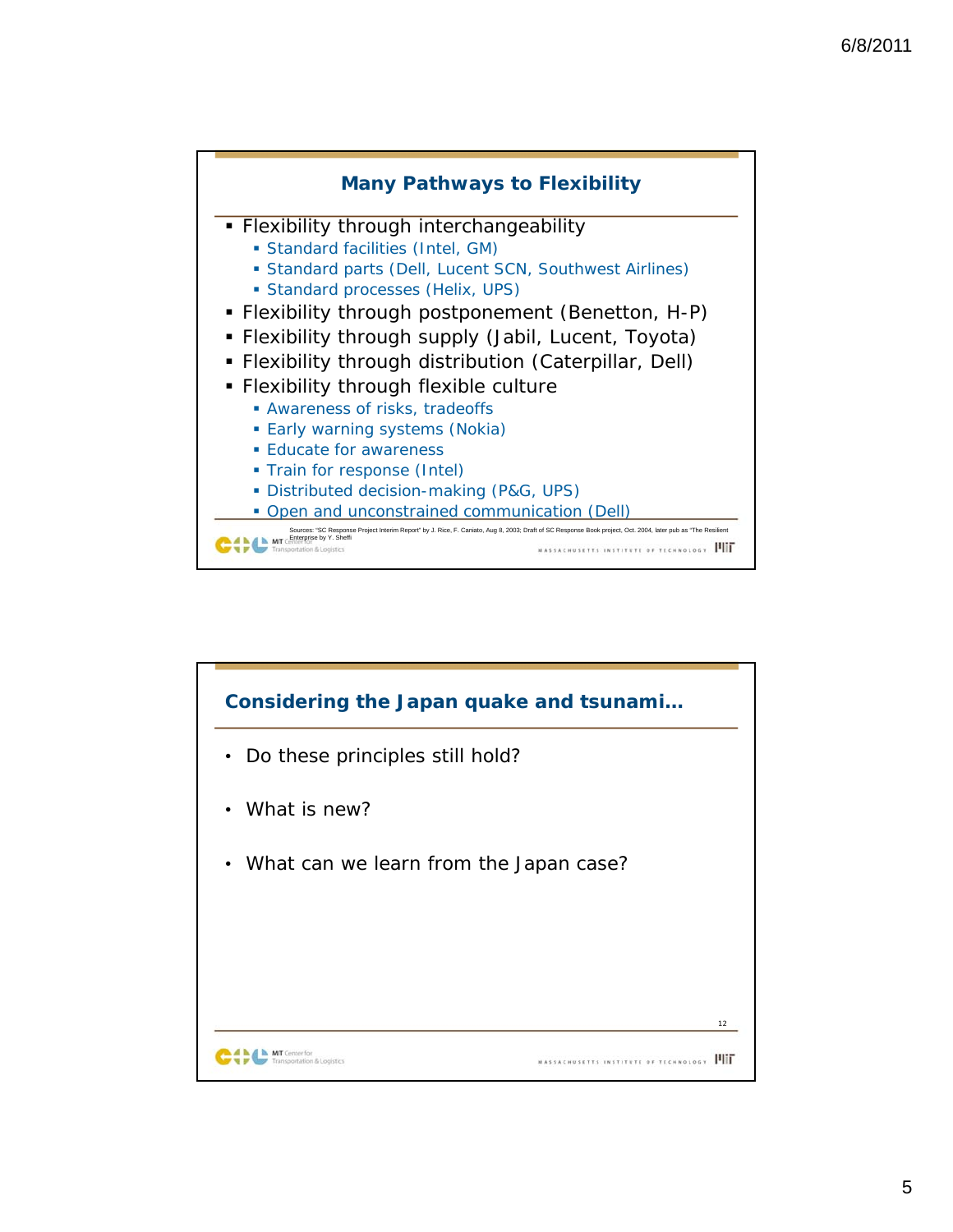

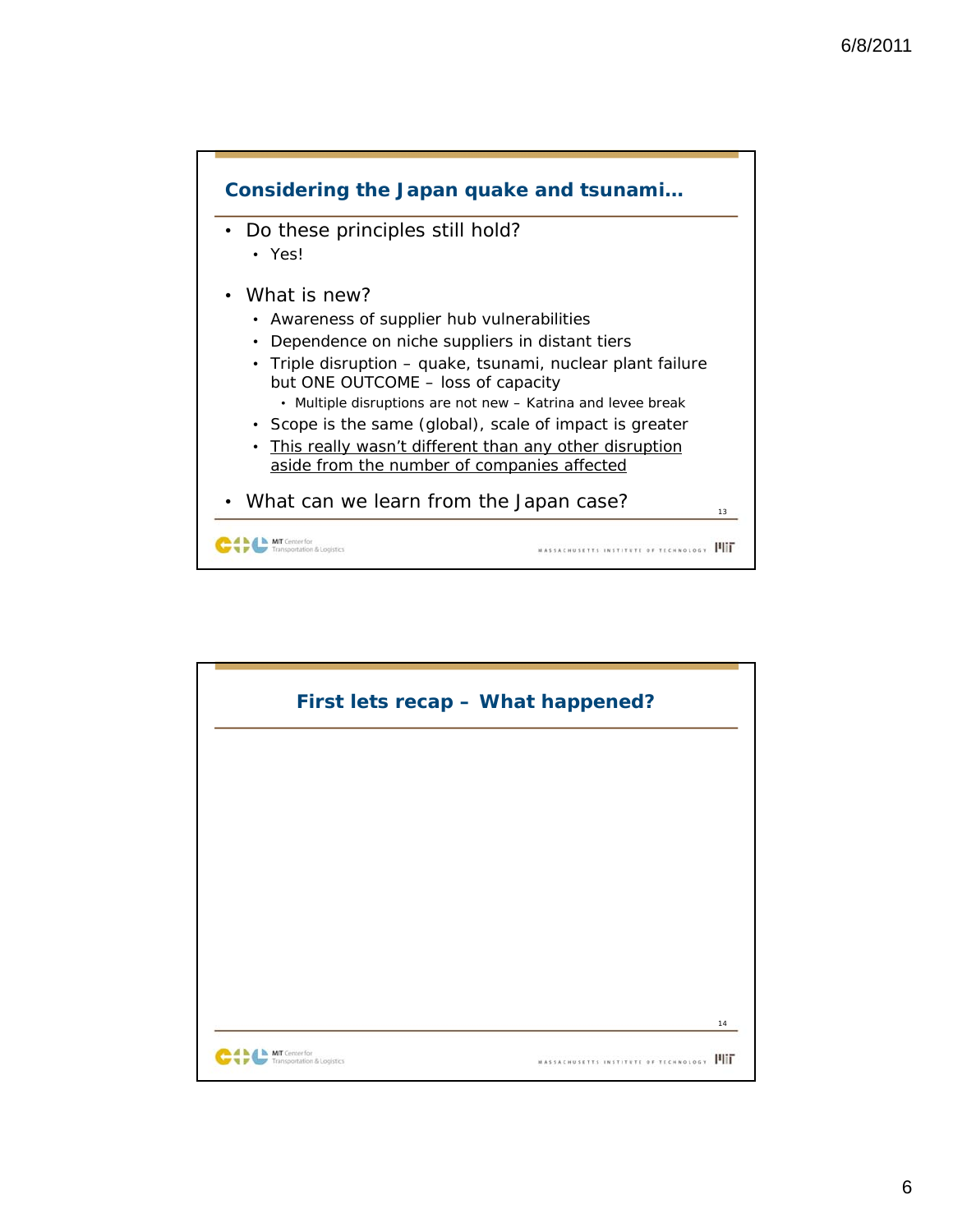

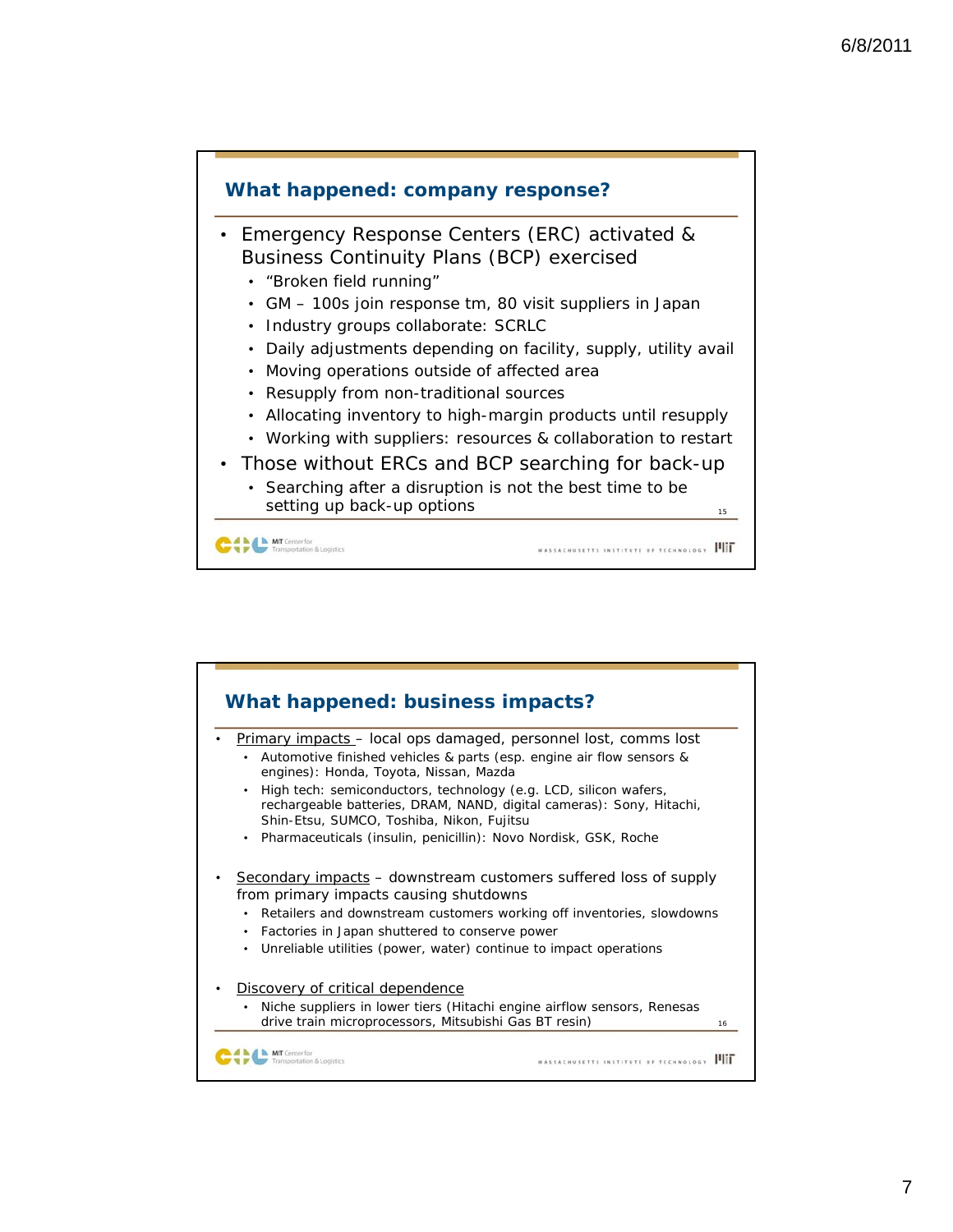| <b>Business Impacts: Capacity Losses</b> |  |  |
|------------------------------------------|--|--|
|                                          |  |  |

| <b>Company</b> | <b>Product</b> | <b>Initial Impact Expected</b>                                                                                                                                                                                                                           |
|----------------|----------------|----------------------------------------------------------------------------------------------------------------------------------------------------------------------------------------------------------------------------------------------------------|
| Apple          | iPad 2         | Key component suppliers shutdown (NAND flash memory, touch screens,                                                                                                                                                                                      |
|                |                | iPad batteries) Part shortages, cut sales forecasts, constrained supply;                                                                                                                                                                                 |
|                |                | struggling to meet orders; "mother of all backlogs" (but from quake?)                                                                                                                                                                                    |
| GМ             | Autos          | US plant closed because lack of supply of engine air flow sensors                                                                                                                                                                                        |
| Hitachi        | Airflow sensor | Plant damaged; makes 60% of global supply of airflow sensors                                                                                                                                                                                             |
| Honda          | Autos, parts   | Dependent on 10 suppliers in radiation zone; Closed component $\&$<br>assembly plants; expect to lose 16,500 units; lost contact with 44 of 113<br>suppliers  Global output down 52%                                                                     |
| Mazda          | Autos, parts   | Plants closed, some to be closed until April                                                                                                                                                                                                             |
| Nikon          | SLR cameras    | Plant closed; only plant making SLR cameras                                                                                                                                                                                                              |
| Nissan         | Autos, engines | Facility closed; lack water, electricity & gas to operate. May send engines<br>from Tennesee plant to Japan Expect to return to 100% capacity by<br>October. Global output down 22%                                                                      |
| Renesas        | Drive train    | Facility closed; lost 40% capacity Expects to return to 100% capacity by<br>microcontroller October, restart in June, using 3P foundries TSMC                                                                                                            |
| Shin-Etsu      | Silicon wafers | World's largest maker of silicon wafers disrupted; 57% of world's wafers                                                                                                                                                                                 |
| Chemical       |                | come from Japan                                                                                                                                                                                                                                          |
| Toyota         | Autos          | Shutdowns across all TMC plants. Original est loss of 140,000 units; 50-<br>70% capacity by June, 500 part shortages Now expect 100% by Nov $\&$<br>90% in Japan in June (up from 70% 2 wks ago). Lost 900,000 units thru<br>May. Global output down 47% |

| Company  | Apple             | FoxConn<br>(Hon Hai) | ASE or SPIL                                        | Kinsus or<br>Unimicron            | Electrotechno<br>(Mitsubishi Gas<br>Chemical sub)                        |
|----------|-------------------|----------------------|----------------------------------------------------|-----------------------------------|--------------------------------------------------------------------------|
| Product  | iPad <sub>2</sub> | Assemble<br>product  | Chips (TSMC)<br>to substrate,<br>to PCB            | Use BT to<br>make IC<br>substrate | Manufacture<br>bismaleimide<br>triazine BT resin                         |
| Location | Retail            | China                | Taiwan                                             | Taiwan                            | Fukushima, Japan                                                         |
|          |                   |                      |                                                    |                                   |                                                                          |
| Company  | Apple             |                      | FoxConn (Hon Hai)                                  | Apple Japan                       | Kureha                                                                   |
| Product  | iPad <sub>2</sub> |                      | Assemble product                                   | <b>Battery cells</b>              | <b>PVDF polymer</b><br>resin                                             |
| Location | Retail            |                      | China                                              | Japan                             | Iwaki, Japan                                                             |
| ٠        |                   |                      | Kureha in Iwaki makes 70% of global supply of PVDF |                                   | Electrotechno in Fukushima produces $\sim$ 50% of global BT resin supply |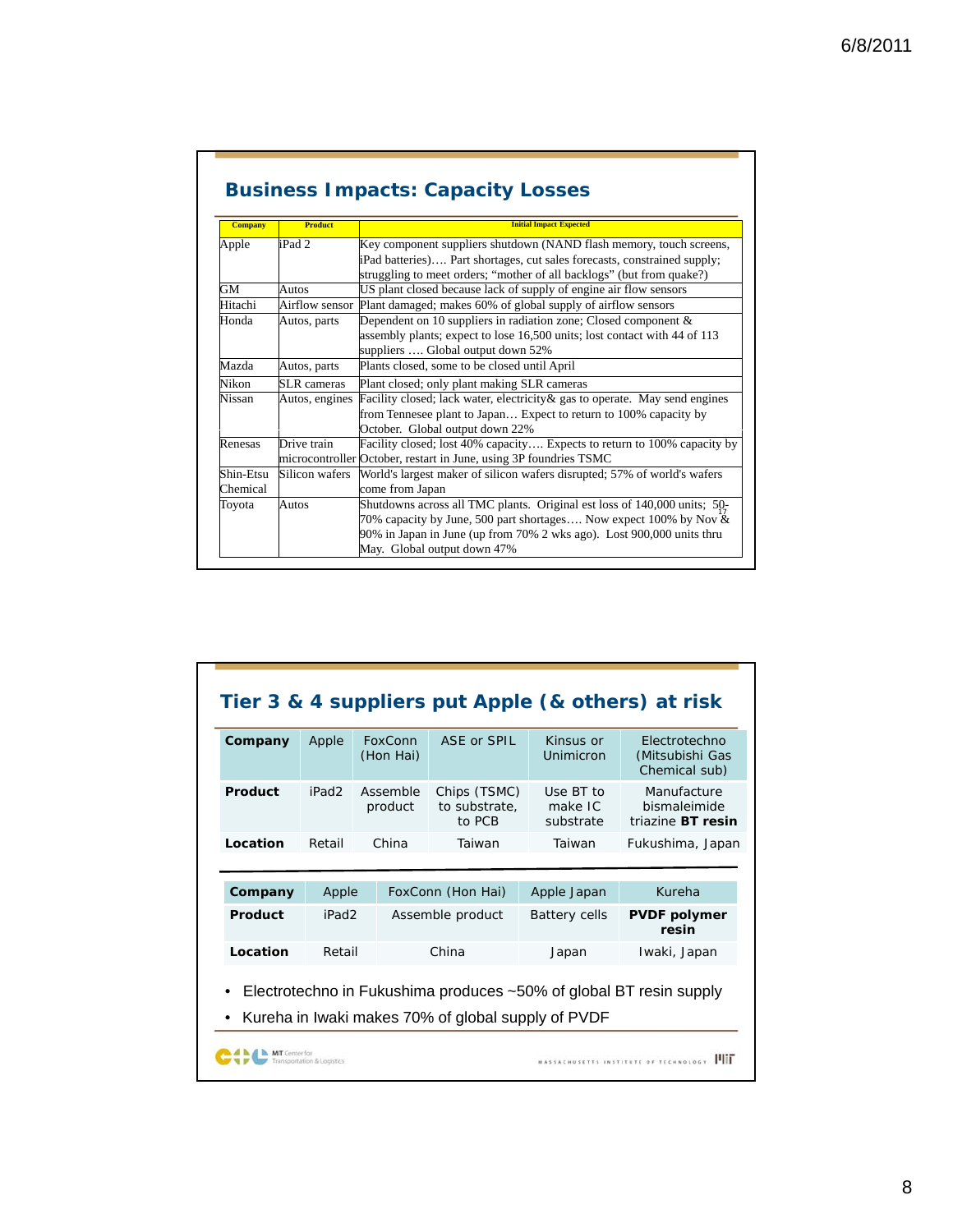

| Company  | <b>GM</b>                                                                                                                                                                                         |  | <b>GM Engine</b><br>Plant               | Hitachi<br><b>Automotive Syst</b> |                      | Hitachi             |
|----------|---------------------------------------------------------------------------------------------------------------------------------------------------------------------------------------------------|--|-----------------------------------------|-----------------------------------|----------------------|---------------------|
| Product  | Trucks &<br>Cars                                                                                                                                                                                  |  | Mass airflow<br>Engines<br>sensor units |                                   |                      | Sensor              |
| Location | Shreveport<br>I A                                                                                                                                                                                 |  | Buffalo, NY                             | Sawa/Ibaraki,<br>Japan            |                      | Japan               |
| Company  | <b>Auto OEMS</b>                                                                                                                                                                                  |  |                                         | Various                           |                      | Renesas Electronics |
| Product  | Trucks & Cars                                                                                                                                                                                     |  | Drive train                             |                                   | Microcontroller chip |                     |
| Location | Global assembly                                                                                                                                                                                   |  | Various                                 |                                   | Naka/Ibaraki, Japan  |                     |
|          | Hitachi airflow sensors affecting Nissan, PSA, Ford, VW, Renault,<br>GM. Hitachi makes 60% of global supply of airflow sensors<br>Renesas is world's largest maker of microcontrollers, 30% share |  |                                         |                                   |                      |                     |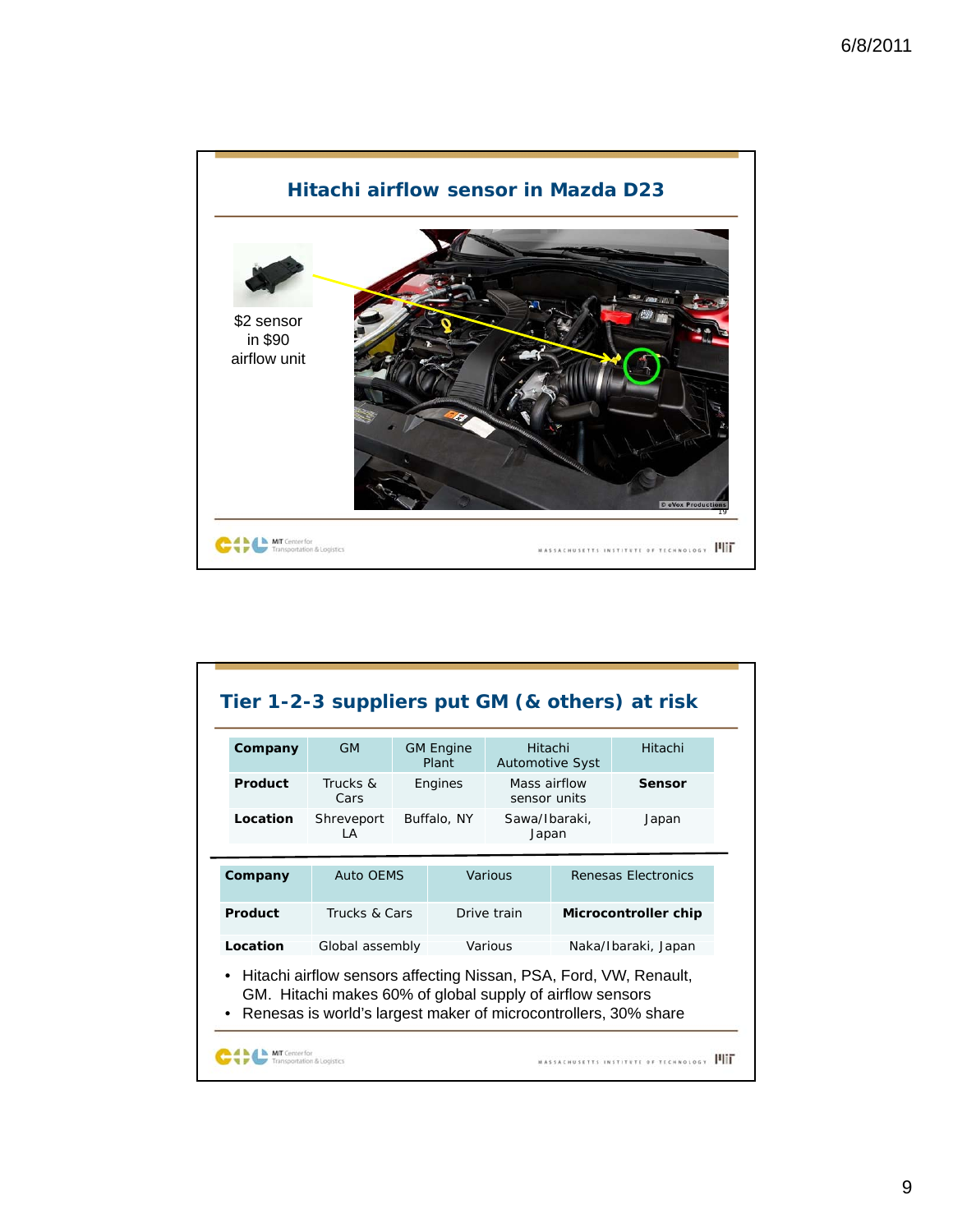

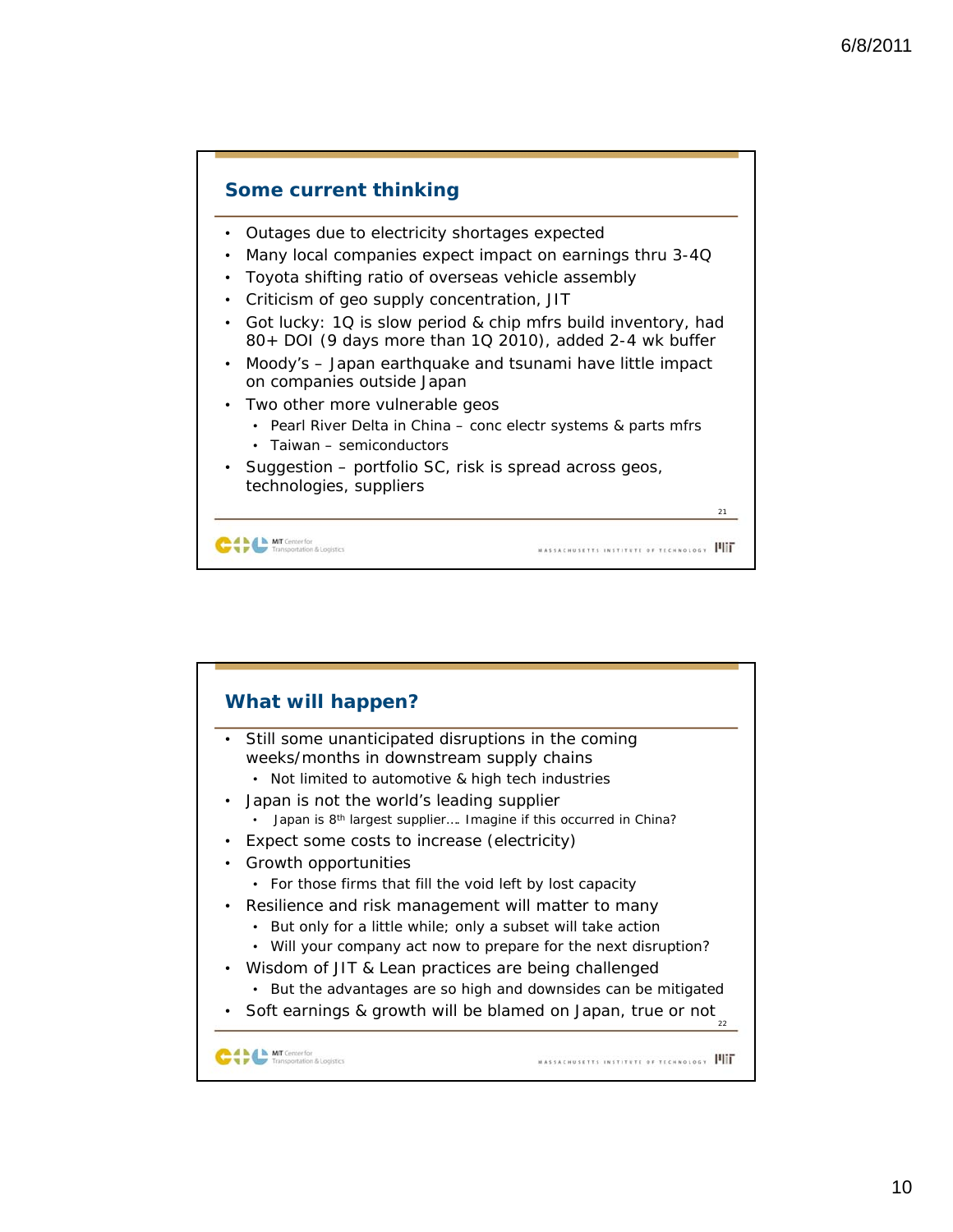

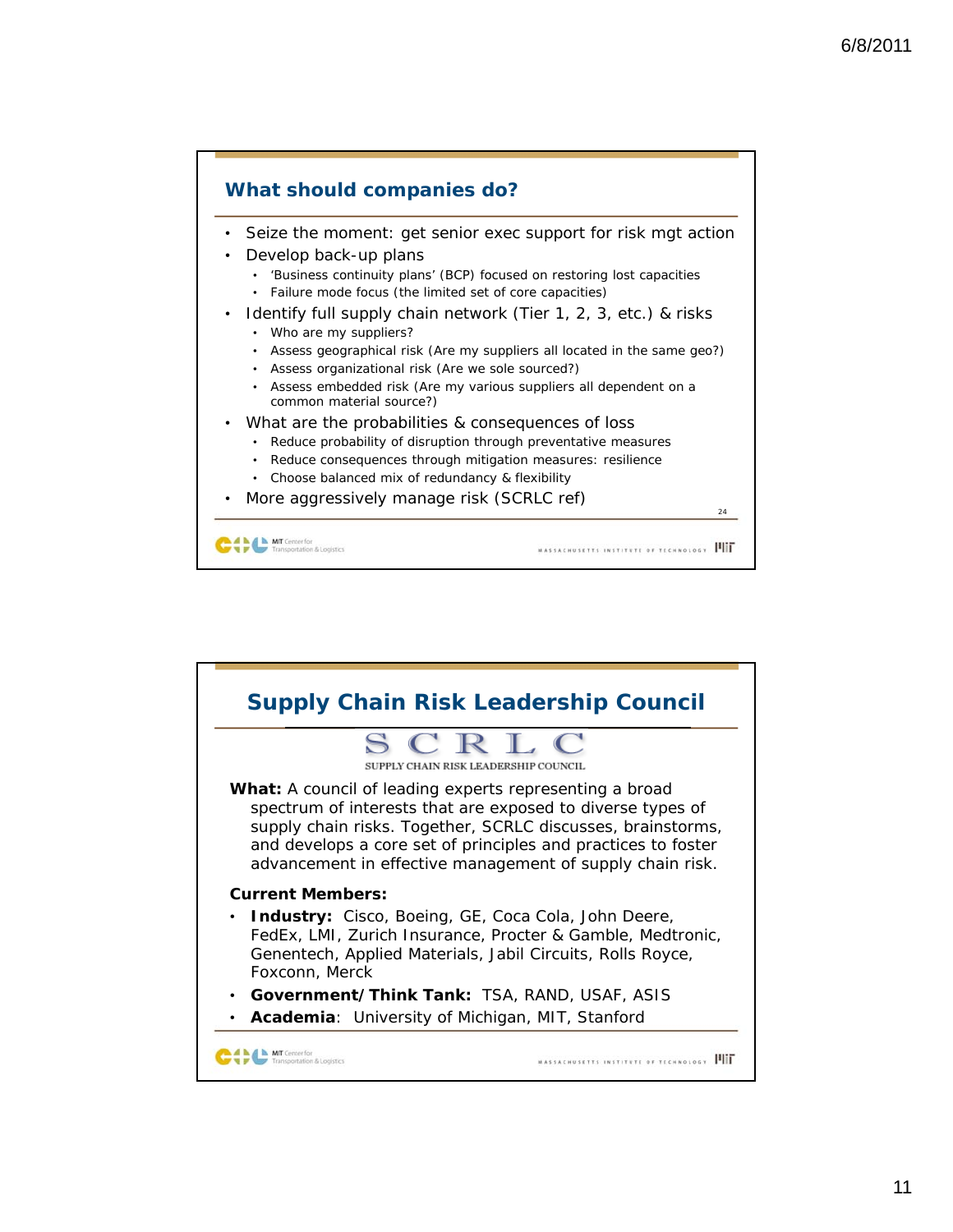